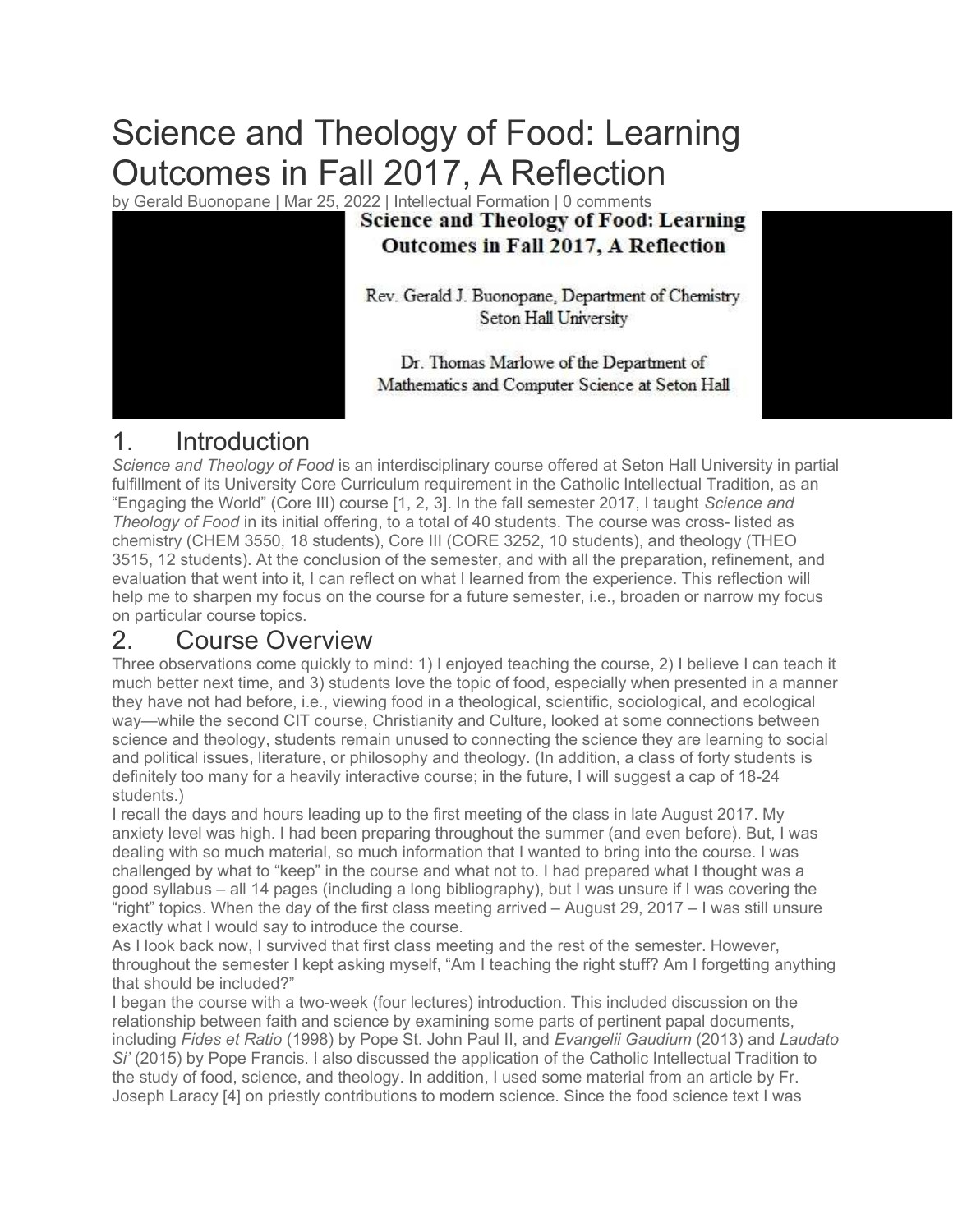using had an ecological bent to it, I discussed ecological approaches to food, including climate change and the earth's food supply. Presentation of ecological issues tied in well with Laudato Si'. Following the introductory component, the remainder of the course was divided into three components: 1) relationship between food and science (5-6 weeks), 2) relationship between food and theology (3-4 weeks), and 3) how all three – food, science, and theology – can come together (4 weeks). Social and sociological aspects entered through the discussion of fasts, feasts, and celebrations, of sharing, and of political and social considerations in food growth and distribution. I evaluated the students by various means: three writing assignments (25%), three quizzes (20%), service project and report (12.5%), group presentation (12.5%), final exam, cumulative take-home (22.5%), and class participation (7.5%). I will discuss most of these in the following section.

## 3. Learning Outcomes

I will examine in this section specific points of what I learned in teaching the course for the first time. I will begin with a self-evaluation, albeit somewhat of a surface view, as I am sure in time when the course settles inside me more deeply, I will have additional thoughts and observations. Looking at the food and science component, I have the sense that I spent longer with this discussion than needed.

I originally felt this was necessary since a main objective of the course (as directed by the Science in Seminary Initiative) was to provide seminarians an exposure to science. Seven seminarians were enrolled in the course – six from St. Andrew's Hall (the college seminary at Seton Hall), and one from Redemptoris Mater Missionary Seminary (Kearny, NJ). The level and depth of the science presented was basically high school level chemistry as applied to food systems. Although the science may have been somewhat of a challenge to the THEO students, it was not so to the CHEM and CORE students in general. Five of the ten students enrolled in CORE 3252 were nursing students, four of whom had already taken the nursing chemistry course I taught in spring 2017 and one who was taking my chemistry course concurrently. For all of the students, the novelty of the chemistry or science I presented was its focus on food, food components, and processing methods. Overall, I sense that I spent a bit too much time on the science component as compared to the other two components. I plan the next time I teach the course (probably fall 2018), I will devote less time to the straight science component. This is to mean, that I will lean towards fewer consecutive class meetings on science only and more to an incorporation of it throughout the course. I do not want to suggest there is a strict separation of what is science and what is theology, as I may have done in fall 2017.

I felt that my coverage of fasting and feasting and cultural aspects of foods and eating across different faith traditions was insufficient. From the student evaluations, one student commented that I should have covered in more depth the food and faith connection in faith traditions beyond the Christian faith. Additionally, my discussion of food in sacred scripture (considering its great depth) could have been expanded. These are areas I will give more attention to the next time. Writing Assignments

I assigned three short writing assignments (3-4 pages), as follows:

- 1. Annotated bibliography (5-7 references) on a particular food topic that relates food to science and/or theology.
- 2. Select one specific food component that is classified as a vitamin, lipid/fat, protein, or carbohydrate, and discuss the points below:
- The name, chemical formula, and chemical structure of the
- Name and briefly describe three different foods that it is naturally present in.
- Discuss functional properties (foaming, gelation, texture, viscosity, elasticity, body/bulking agent, sweetness, nutrition, etc.) of the component in its native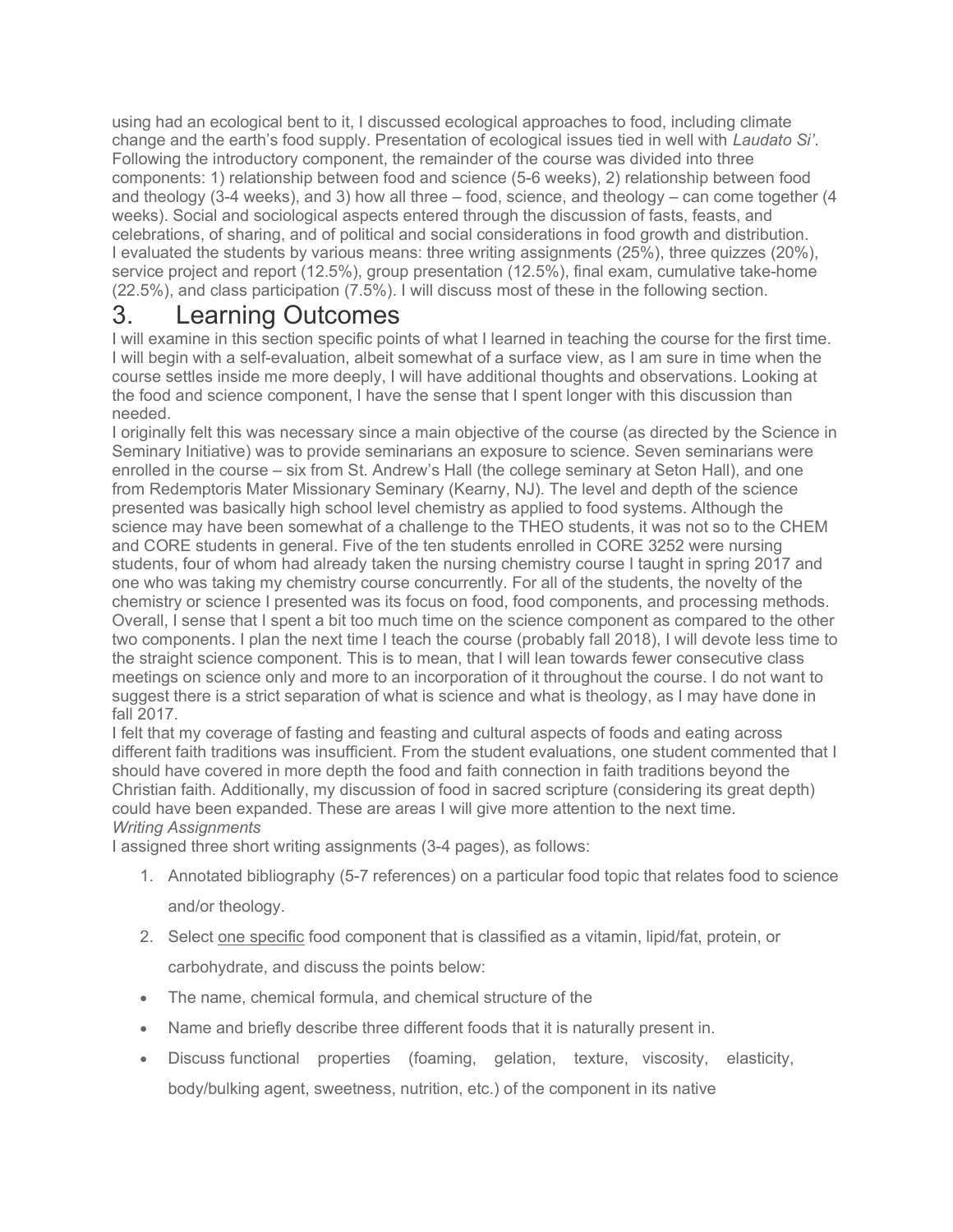- Discuss the chemical and physical effects/changes of the component as a result of it undergoing three different food processing methods. Your answer should include how processing affects the functional properties of the component.
- 1. One-page reflection on the lecture of invited speaker, Dr. Nathan Stucky (11/9/2017), "Where on Earth is God?" [Dr. Stucky is Director of the Farminary Project at Princeton Theological

#### Seminary]

The writing assignments overall were very well done. Although a very short paper, I found their reflections on Dr. Stucky's lecture to be particularly captivating. Dr. Stucky's talk was very interactive, more so than I tend to be. I have learned that in this course I should make my presentations more interactive, and thus increase class participation. As one example, Dr. Stucky brought fresh spinach that he had harvested from his farm the morning of the talk. He handed out a basket of the spinach during his presentation, with each person taking a leaf. We all then tasted the spinach and shared our thoughts on the experience. The students loved it and gave insightful comments!

As a result, I am also considering whether additional guest lectures might be useful, perhaps on food in different faith traditions (e.g., Judaism, Hinduism, Buddhism, and Islam). I will be reaching out to Seton Hall faculty who might contribute. Perhaps a panel with representatives from different traditions might be appropriate.

#### Service Project and Report

Students volunteered for a few hours/one day at a food pantry/kitchen of their choice. These establishments were primarily in the local area and typically affiliated with the Catholic Church (e.g., St. John's Soup Kitchen, Newark, NJ). Students wrote a 4-5 page reflection paper on their experience, including their understanding of the Catholic Church's role in feeding the poor and food security/sustainability. Their reports were fantastic! I was moved – at times literally to tears

as I read each student's experience with the needy people they helped Seton Hall students

are extremely service-minded. The service project reports were some of the best papers I

have ever read from any students. The students truly embraced the service experience and

the assignment to write about it. This is an assignment I will definitely continue with for the

#### next time.

#### Group Presentations

In groups of 2 or 3 students made group presentations (13-15 minutes) on a topic of their choice. Topics included:

- Overfishing
- Food Insecurity: Who Suffers from It, with a Religious View
- Food Insecurity, Hunger, and How to Solve It
- Sacrificial Eating
- Monocultures
- Bioremediation
- Genetically Modified Organisms: How This Has Changed our Appreciation for Food
- Industrial Agriculture
- History of Dessert in the Bible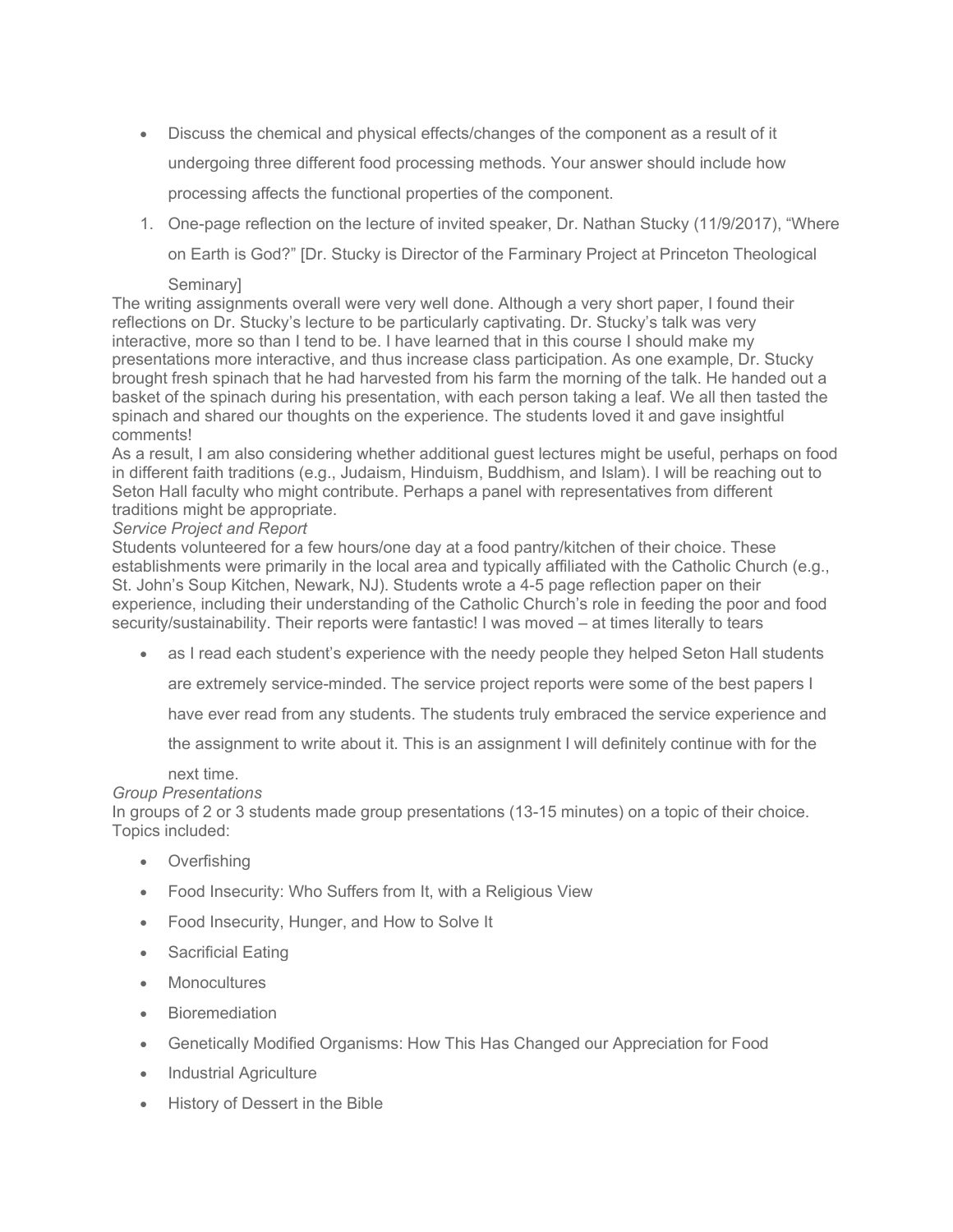- Receiving Proper Nutrition and Economics
- Stewardship of Creation: Gardening in Freedom and Generosity
- The Sabbath
- Food Commodification
- Gluttony and its Forms

The topics and presentations (a total of 14) were excellent and greatly supplemented the course, as I barely touched on some of the topics in my lectures, particularly overfishing, dessert, and gluttony. I will definitely assign group presentations the next time I teach the course. I scheduled all presentations in the last three class meetings, including the scheduled time for the final exam (a take-home final was given). I have learned that for next time I will likely schedule presentations at designated times throughout the semester.

#### Final Exam

The take-home final exam was cumulative, which I believe served as a good learning tool by the presentation of all of the major topics of the course. One of the student learning outcomes that I had listed on the syllabus was: "Articulated and explained on the cumulative final exam a comprehensive and integrative understanding of the various dimensions of food – scientific, theological, cultural, and ethical." Overall, the students showed such comprehensive understanding in their final exams. I am leaning towards a similar final exam format next time.

#### Course Textbooks

I required two textbooks for the course (in addition to a Bible): Food & Faith: A Theology of Eating (2011) by Norman Wirzba and Food Science: An Ecological Approach (2014) by Sari Edelstein. Both books were very good and informative. I was particularly impressed with Wirzba's book as were the students. Wirzba is Christian (not Catholic). Wirzba gave good coverage to food in scripture, and he wrote eloquently on topics such as sacrificial eating, food security and sustainability, food and ecology, food commodification, pesticides and herbicides, genetically modified food, monocultures (reliance on one crop year after year) and their impact on sustainability, and whether there is eating in heaven. I am leaning towards using Wirzba's text again. I may use along with it a similar styled book, but from a more Catholic perspective, perhaps The Catholic Table (2016) by Emily Stimpson Chapman. Although Edelstein's coverage of food science and the various food groups was certainly adequate, and I liked the ecological bent, I may seek an alternate food science text for next time or forego one entirely. Edelstein's book is 550 pages. I only covered perhaps 25% of it in any detail and gave spot coverage to the remainder. Additionally, all or most of the ecological topics covered by Edelstein were also covered by Wirzba. Course Enrollment

Forty students were enrolled in the course, which I found to be a bit too many, especially when it came to group presentations (a total of 14 groups/presentations), but also in discussions. This may be even more of a problem if, as discussed above, the course becomes even more interactive. My recommendation is to limit the enrollment to no more than 18-24 students in the future, a number more typical for CORE classes. I would expect class participation to improve with a smaller class.

### 4. Recommendations

The most important (and perhaps obvious) recommendation for similar interdisciplinary courses is to be careful of the composition and content of the class. A highly interactive course works best with under 30 students. The content of a course with mixed audiences has to offer something to each of them, especially at the start. And an interdisciplinary course needs to stress connections and broad perspectives.

I also recommend a service component if it at all fits with the course—which it should if the courses is connected to the Catholic or other religious traditions; group research and presentations extending the course content; and guest lectures to gain additional perspectives on course material.

## 5. Summary